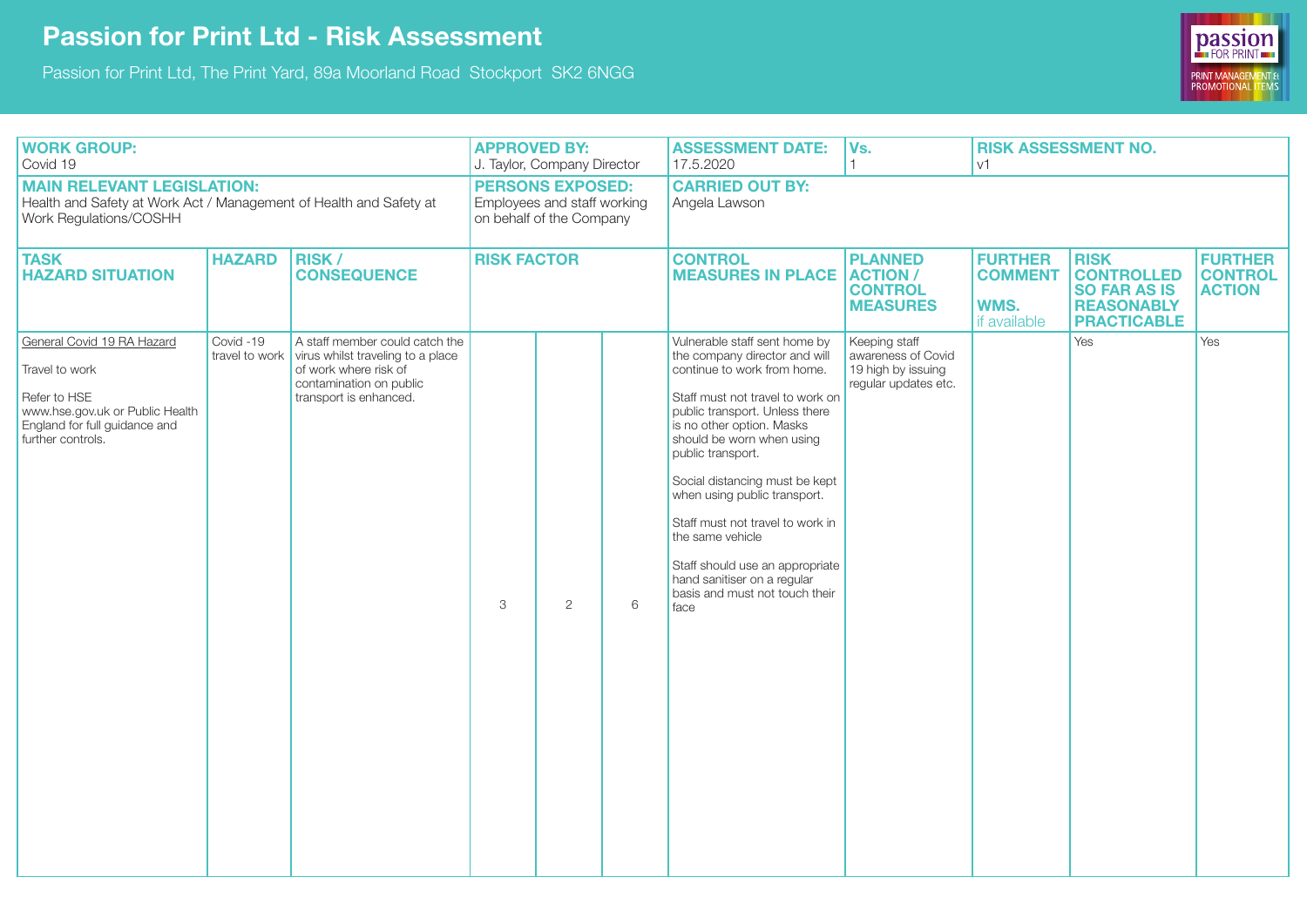## **Passion for Print Ltd - Risk Assessment**

Passion for Print Ltd, The Print Yard, 89a Moorland Road Stockport SK2 6NG



| <b>WORK GROUP:</b><br>Covid 19                                                                                                                                                                              |                          |                                                                                                                                                                                                                                                                                                          | <b>APPROVED BY:</b><br>J. Taylor, Company Director                                 |   |   | <b>ASSESSMENT DATE:</b><br>17.5.2020                                                                                                                                                                                                                                                                                                                                                                                                                                                                                                                                                                                                                                                                                                                                                                                                                                                                                                                                                                                                                                                                                                   | Vs.                                                                                                                                                                                                                                                                                                                                                                                                                                                                                                             | <b>RISK ASSESSMENT NO.</b><br>V <sup>1</sup>                           |                                                                                                    |                                                   |  |
|-------------------------------------------------------------------------------------------------------------------------------------------------------------------------------------------------------------|--------------------------|----------------------------------------------------------------------------------------------------------------------------------------------------------------------------------------------------------------------------------------------------------------------------------------------------------|------------------------------------------------------------------------------------|---|---|----------------------------------------------------------------------------------------------------------------------------------------------------------------------------------------------------------------------------------------------------------------------------------------------------------------------------------------------------------------------------------------------------------------------------------------------------------------------------------------------------------------------------------------------------------------------------------------------------------------------------------------------------------------------------------------------------------------------------------------------------------------------------------------------------------------------------------------------------------------------------------------------------------------------------------------------------------------------------------------------------------------------------------------------------------------------------------------------------------------------------------------|-----------------------------------------------------------------------------------------------------------------------------------------------------------------------------------------------------------------------------------------------------------------------------------------------------------------------------------------------------------------------------------------------------------------------------------------------------------------------------------------------------------------|------------------------------------------------------------------------|----------------------------------------------------------------------------------------------------|---------------------------------------------------|--|
| <b>MAIN RELEVANT LEGISLATION:</b><br>Health and Safety at Work Act / Management of Health and Safety at<br>Work Regulations/COSHH                                                                           |                          |                                                                                                                                                                                                                                                                                                          | <b>PERSONS EXPOSED:</b><br>Employees and staff working<br>on behalf of the Company |   |   | <b>CARRIED OUT BY:</b><br>Angela Lawson                                                                                                                                                                                                                                                                                                                                                                                                                                                                                                                                                                                                                                                                                                                                                                                                                                                                                                                                                                                                                                                                                                |                                                                                                                                                                                                                                                                                                                                                                                                                                                                                                                 |                                                                        |                                                                                                    |                                                   |  |
| <b>TASK</b><br><b>HAZARD SITUATION</b>                                                                                                                                                                      | <b>HAZARD</b>            | <b>RISK /</b><br><b>CONSEQUENCE</b>                                                                                                                                                                                                                                                                      | <b>RISK FACTOR</b>                                                                 |   |   | <b>CONTROL</b><br><b>MEASURES IN PLACE</b>                                                                                                                                                                                                                                                                                                                                                                                                                                                                                                                                                                                                                                                                                                                                                                                                                                                                                                                                                                                                                                                                                             | <b>PLANNED</b><br><b>ACTION /</b><br><b>CONTROL</b><br><b>MEASURES</b>                                                                                                                                                                                                                                                                                                                                                                                                                                          | <b>FURTHER</b><br><b>COMMENT</b><br><b>WMS.</b><br><b>if</b> available | <b>RISK</b><br><b>CONTROLLED</b><br><b>SO FAR AS IS</b><br><b>REASONABLY</b><br><b>PRACTICABLE</b> | <b>FURTHER</b><br><b>CONTROL</b><br><b>ACTION</b> |  |
| General Covid 19 RA Hazard<br>General Work at premises - Client office<br><b>Specific Premises</b><br>Refer to HSE<br>www.hse.gov.uk or Public Health<br>England for full guidance and<br>further controls. | Covid -19<br>work in the | A staff member could catch the<br>virus whilst working at Passion<br>for Print's office or at any<br>specific client premises. They<br>may suffer ill health or<br>potentially death. Staff could<br>catch the virus outside work<br>and spread the disease whilst<br>at work to other staff<br>members. | 3                                                                                  | 3 | 9 | Staff must always follow social<br>distancing rules when on work<br>premises.<br>Work desks/workstations are<br>be kept more than 2 metres<br>apart with a screen<br>Only one staff member per<br>toilet/kitchen is allowed<br>Passion for Print personnel will<br>not use the main office or<br>gather in a shared meeting<br>place until further notice.<br>Should the main office need to<br>be open it can only be<br>occupied by 2 persons and on<br>entering and leaving the<br>premises a distance of 2<br>metres distance from any other<br>person should be observed.<br>Social distancing posters are<br>required within the office.<br>Any staff member suffering<br>from Covid 19 symptoms must<br>stay at home and not<br>undertake any work on-site for<br>any clients<br>All surfaces which can be<br>touched by multiple people<br>(such as door handles, toilets<br>etc) must be subject to a<br>rigorous regular cleaning<br>regime<br>All goods coming onto the<br>premises should be handled<br>safely and kept in quarantine<br>for 72 hours. Social distancing<br>must be kept with delivery<br>drivers/couriers | No access or<br>meetings held at<br>Passion for Print<br>office.<br>Regular supervisions<br>and checks need to<br>be made on staff to<br>ensure that they are<br>following safe working<br>procedures including<br>social distancing etc.<br>When working on-site<br>for various clients<br>Make staff aware that<br>they could face<br>disciplinary<br>procedures for not<br>following rules<br>Review need for face<br>masks<br>Keep awareness of<br>Covid 19 high with<br>staff by reqular<br>communications |                                                                        | <b>Yes</b>                                                                                         | Yes                                               |  |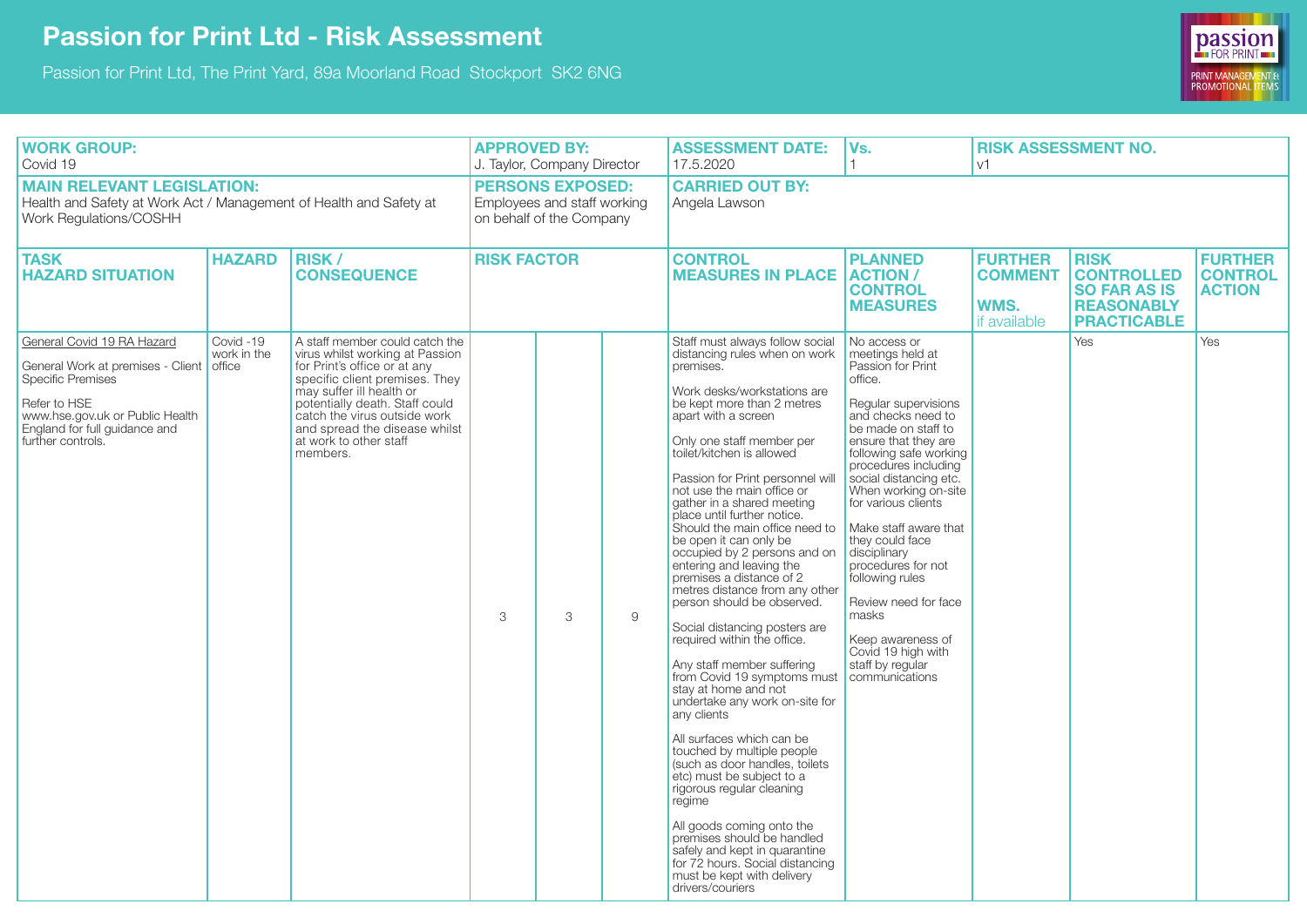## **Passion for Print Ltd - Risk Assessment**

Passion for Print Ltd, The Print Yard, 89a Moorland Road Stockport SK2 6NG



| <b>WORK GROUP:</b><br>Covid 19                                                                                                                                                                         |               |                                    | <b>APPROVED BY:</b><br>J. Taylor, Company Director                                 |  |  | <b>ASSESSMENT DATE:</b><br>17.5.2020                                                                                                                                                    | Vs.                                                                    | <b>RISK ASSESSMENT NO.</b><br>V <sub>1</sub>             |                                                                                                    |                                                   |
|--------------------------------------------------------------------------------------------------------------------------------------------------------------------------------------------------------|---------------|------------------------------------|------------------------------------------------------------------------------------|--|--|-----------------------------------------------------------------------------------------------------------------------------------------------------------------------------------------|------------------------------------------------------------------------|----------------------------------------------------------|----------------------------------------------------------------------------------------------------|---------------------------------------------------|
| <b>MAIN RELEVANT LEGISLATION:</b><br>Health and Safety at Work Act / Management of Health and Safety at<br>Work Regulations/COSHH                                                                      |               |                                    | <b>PERSONS EXPOSED:</b><br>Employees and staff working<br>on behalf of the Company |  |  | <b>CARRIED OUT BY:</b><br>Angela Lawson                                                                                                                                                 |                                                                        |                                                          |                                                                                                    |                                                   |
| <b>TASK</b><br><b>HAZARD SITUATION</b>                                                                                                                                                                 | <b>HAZARD</b> | <b>RISK/</b><br><b>CONSEQUENCE</b> | <b>RISK FACTOR</b>                                                                 |  |  | <b>CONTROL</b><br><b>MEASURES IN PLACE</b>                                                                                                                                              | <b>PLANNED</b><br><b>ACTION /</b><br><b>CONTROL</b><br><b>MEASURES</b> | <b>FURTHER</b><br><b>COMMENT</b><br>WMS.<br>if available | <b>RISK</b><br><b>CONTROLLED</b><br><b>SO FAR AS IS</b><br><b>REASONABLY</b><br><b>PRACTICABLE</b> | <b>FURTHER</b><br><b>CONTROL</b><br><b>ACTION</b> |
|                                                                                                                                                                                                        |               |                                    |                                                                                    |  |  | There are hand wash facilities<br>available with hand washing<br>posters on the correct way of<br>washing (including hand<br>sanitisers and tissues) There<br>are secure bins available |                                                                        |                                                          | Yes                                                                                                | Yes                                               |
| <b>RISK FACTOR</b><br>(Severity x Likelihood = Score)<br><b>SEVERITY</b><br>1. Minor (first aid; up to 3 days off work)<br>2. Hospital treatment / over 3 days off work<br>3. Death / Disabling Injury |               |                                    |                                                                                    |  |  |                                                                                                                                                                                         |                                                                        |                                                          |                                                                                                    |                                                   |
| <b>LIKELIHOOD</b><br>1. Not likely<br>2. Likely<br>3. Very likely                                                                                                                                      |               |                                    |                                                                                    |  |  |                                                                                                                                                                                         |                                                                        |                                                          |                                                                                                    |                                                   |
| <b>SCORE</b><br>$1 =$ Low priority/no action<br>$2 =$ Low priority action<br>$3/4$ = Medium priority<br>$6$ = High priority action<br>$9$ = Urgent action                                              |               |                                    |                                                                                    |  |  |                                                                                                                                                                                         |                                                                        |                                                          |                                                                                                    |                                                   |

**Signature(s)** 

Jackie Taylor

**Date:** 17.5.2020

**Sylva** 

**FURTHER GUIDANCE ON P4**